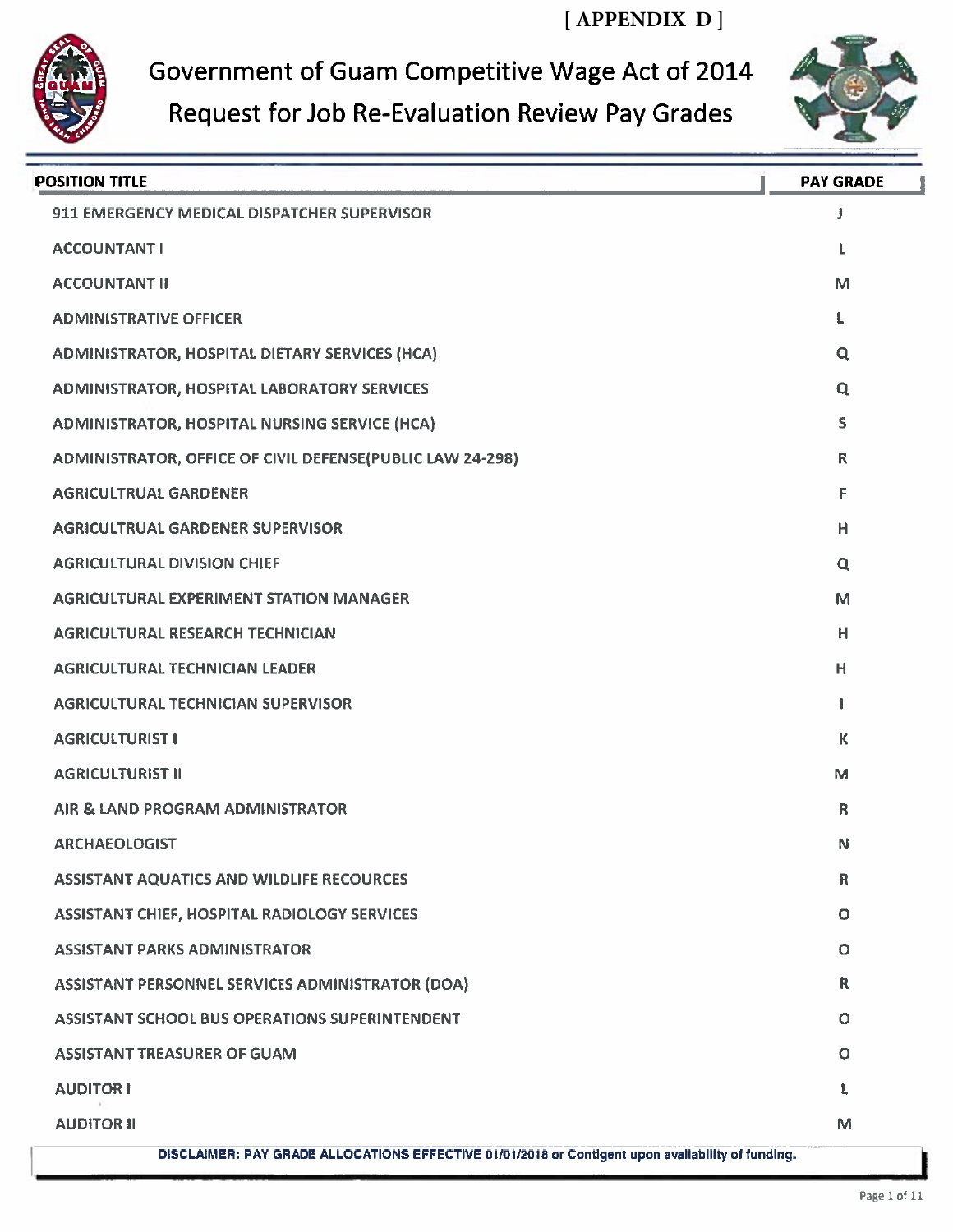| <b>POSITION TITLE</b>                               | <b>PAY GRADE</b> |
|-----------------------------------------------------|------------------|
| <b>AUDITOR III</b>                                  | N                |
| <b>AUTOMOTIVE BODY SHOP SUPERVISOR</b>              | L                |
| <b>BIOLOGIST IV</b>                                 | $\circ$          |
| <b>BOARD ADMINISTRATOR-</b>                         | $\circ$          |
| <b>BOILER SUPERVISOR</b>                            | J                |
| <b>BOOKMOBILE DRIVER</b>                            | G                |
| <b>BOOKSTORE MANAGER</b>                            | L                |
| <b>BUDGET AND MANAGEMENT ANALYST IV</b>             | $\circ$          |
| <b>BUDGET AND MANAGEMENT ANALYST SUPERVISOR</b>     | Q                |
| <b>BUILDING CUSTODIAN SUPERVISOR</b>                | H                |
| <b>BUILDING INSPECTION/PERMITS ADMINISTRATOR</b>    | $\mathbf Q$      |
| <b>BUILDING INSPECTOR I</b>                         | J                |
| <b>BUILDING INSPECTOR II</b>                        | $\mathbf k$      |
| <b>BUILDING INSPECTOR SUPERVISOR</b>                | L                |
| <b>BUILDING MAINTENANCE SUPERVISOR</b>              | L                |
| <b>BUSINESS OFFICE ASSISTANT MANAGER</b>            | L                |
| <b>CAFETERIA MANAGER</b>                            | $\mathbf K$      |
| <b>CARE COORDINATOR</b>                             | N                |
| <b>CENTRAL SERVICE &amp; SUPPLY SUPERVISOR</b>      | N                |
| <b>CHEMICAL DEPENDENCY TREATMENT SPECIALIST I</b>   | L                |
| <b>CHEMICAL DEPENDENCY TREATMENT SPECIALIST II</b>  | M                |
| <b>CHEMICAL DEPENDENCY TREATMENT SPECIALIST III</b> | N                |
| <b>CHEMIST II</b>                                   | M                |
| <b>CHEMIST III</b>                                  | N                |
| <b>CHIEF AQUATICS AND WILDLIFE RECOURCES</b>        | S                |
| <b>CHIEF AUDITOR</b>                                | P                |
| <b>CHIEF BUILDING INSPECTOR</b>                     | P                |
| <b>CHIEF CRIMINALIST</b>                            | $\mathbf O$      |
| CHIEF ENVIRONMENTAL PUBLIC HEALTH OFFICER           | S.               |
| <b>CHIEF FINANCIAL OFFICER (CFO)</b>                | $\vee$           |
|                                                     |                  |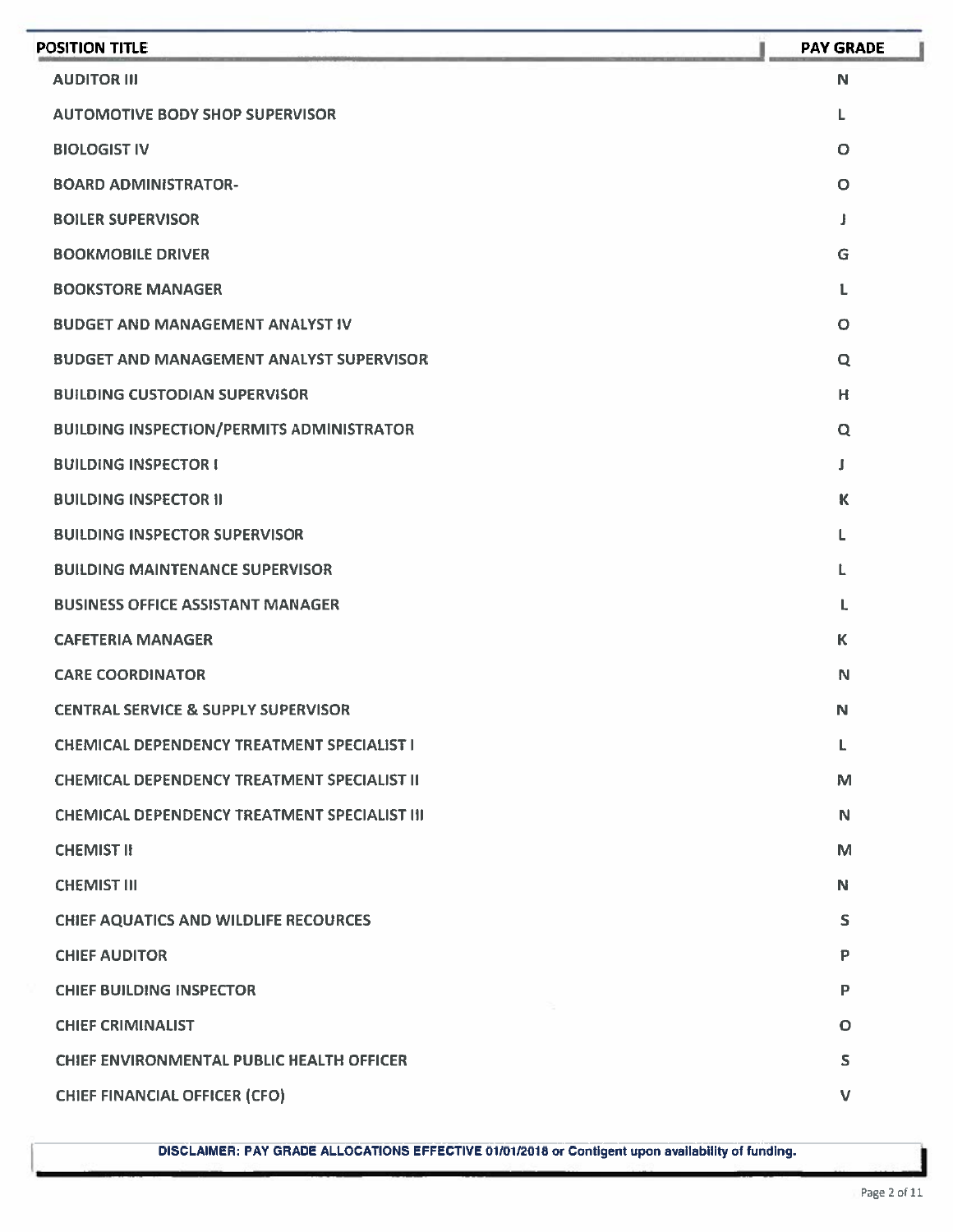| <b>POSITION TITLE</b>                                                | <b>PAY GRADE</b> |
|----------------------------------------------------------------------|------------------|
| <b>CHIEF HOSPITAL PHYSICAL THERAPY</b>                               | P                |
| <b>CHIEF OF ADMISSIONS</b>                                           | L                |
| <b>CHIEF OF CADASTRE</b>                                             | Q                |
| <b>CHIEF OF RADIOLOGY SERVICES</b>                                   | P                |
| <b>CHIEF OF REHABILITATIVE SERVICES</b>                              | $\mathbb{R}$     |
| <b>CHIEF PHARMACIST</b>                                              | Q                |
| <b>CHIEF PUBLIC HEALTH DENTAL OFFICER</b>                            | $\mathsf{S}$     |
| <b>CHIEF PUBLIC HEALTH OFFICER</b>                                   | T                |
| <b>CHILD SUPPORT ENFORCEMENT SUPERVISOR</b>                          | L                |
| <b>CLAIMS SPECIALIST I</b>                                           | F                |
| <b>CLAIMS SPECIALIST II</b>                                          | G                |
| <b>CLERK STENOGRAPHER III</b>                                        | F                |
| <b>CLINICAL DIETITIAN I</b>                                          | M                |
| <b>CLINICAL DIETITIAN II</b>                                         | N                |
| <b>COASTAL PROGRAM ASSISTANT ADMINISTRATOR</b>                       | N                |
| <b>COASTAL PROGRAM ADMINISTRATOR</b>                                 | O                |
| <b>COLLECTION AGENT SUPERVISOR</b>                                   | 1                |
| <b>COMMUNICABLE DISEASE CONTROL COORDINATOR I</b>                    | L                |
| <b>COMMUNICABLE DISEASE CONTROL COORDINATOR II</b>                   | N                |
| <b>COMMUNICABLE DISEASE CONTROL COORDINATOR III SUPERVISOR</b>       | $\circ$          |
| <b>COMMUNICABLE DISEASE CONTROL PROGRAM ADMINISTRATOR</b>            | Q                |
| <b>COMMUNICABLE DISEASE INVESTIGATOR</b>                             | H                |
| <b>COMMUNITY HEALTH &amp; NURSE SERVICES ASSISTANT ADMINISTRATOR</b> | $N-Q$            |
| <b>COMMUNITY HEALTH NURSE II</b>                                     | $N-M$            |
| <b>COMMUNITY HEALTH NURSE SUPERVISOR I</b>                           | $N-N$            |
| <b>COMMUNITY HEALTH NURSE SUPERVISOR II</b>                          | $N-O$            |
| <b>COMMUNITY NUTRITIONIST II</b>                                     | N                |
| <b>CONSTRUCTION INSPECTOR I</b>                                      | J                |
| <b>CONSTRUCTION INSPECTOR II</b>                                     | K                |
| <b>CONSTRUCTION INSPECTOR III</b>                                    | L                |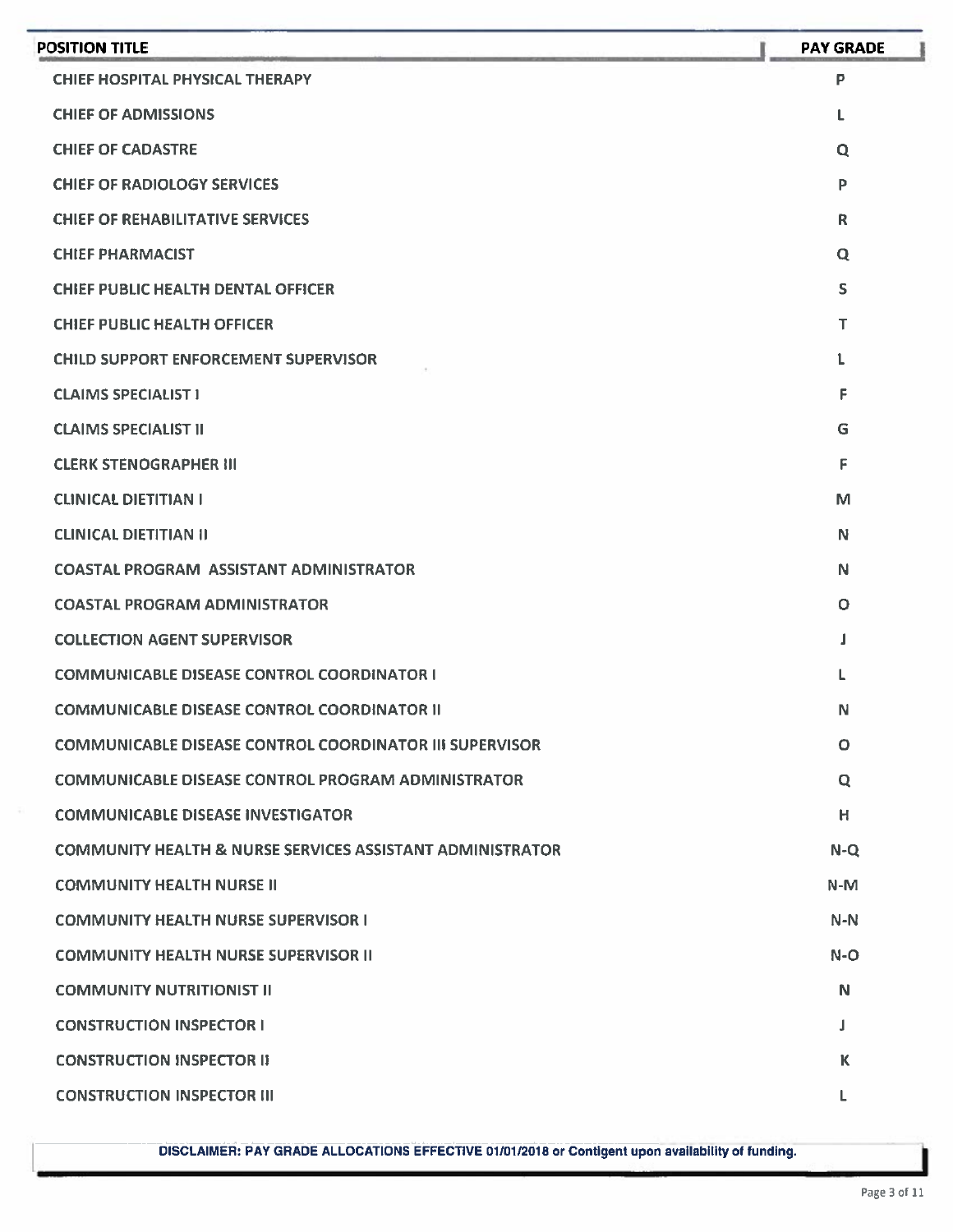| <b>POSITION TITLE</b>                                | <b>PAY GRADE</b> |
|------------------------------------------------------|------------------|
| <b>CONTRACTORS LICENSE DEPUTY REGISTRAR</b>          | N                |
| <b>CONTRACTORS LICENSE INVESTIGATOR</b>              | 1                |
| <b>CONTRACTORS LICENSE INVESTIGATOR SUPERVISOR</b>   | $\mathsf K$      |
| <b>CONTROLLER (GCC)</b>                              | S                |
| <b>CONTROLLER (GEDA)</b>                             | S                |
| <b>CONTROLLER (GHC)</b>                              | S                |
| <b>CONTROLLER (GHURA)</b>                            | S                |
| <b>CONTROLLER (GVB)</b>                              | S                |
| <b>CONTROLLER (RETIREMENT)</b>                       | S.               |
| <b>CORRECTIONS SOCIAL WORKER ADMINISTRATION</b>      | Q                |
| <b>CREDIT AND COLLECTIONS SUPERVISOR</b>             | Л                |
| <b>CRIME SCENE TECHNICIAN</b>                        | H                |
| <b>CUSTOMER SERVICE SUPERVISOR</b>                   | J                |
| <b>CYTOTECHNOLOGIST</b>                              | $\circ$          |
| <b>DATA CONTROL CLERK II</b>                         | F                |
| DATA CONTROL CLERK SUPERVISOR                        |                  |
| <b>DENTAL HEALTH SPECIALIST III</b>                  |                  |
| <b>DENTAL OFFICER I</b>                              | P                |
| <b>DENTAL OFFICER II</b>                             | Q                |
| DEPUTY ASSISTANT, NURSING SERVICES                   | $\mathsf R$      |
| <b>DEPUTY CIVIL REGISTAR</b>                         | O                |
| DEPUTY COMMISSIONER OF REVENUE & TAXATION            | т                |
| DIETETIC TECHNICIAN I                                | J                |
| <b>E911 ADMINISTRATOR</b>                            | м                |
| ECHOCARDIAGRAM TECHNOLOGIST                          | Ł                |
| <b>EDUCATION CERTIFICATION OFFICER</b>               | N                |
| <b>ELIGIBLITY SPECIALIST I</b>                       | н                |
| <b>ELIGIBLITY SPECIALIST II</b>                      | ı                |
| <b>EMERGENCY MEDICAL SERVICES ADMINISTRATOR</b>      | P                |
| <b>EMPLOYEE MANAGEMENT RELATIONS OFFICER I (DOA)</b> | M                |
|                                                      |                  |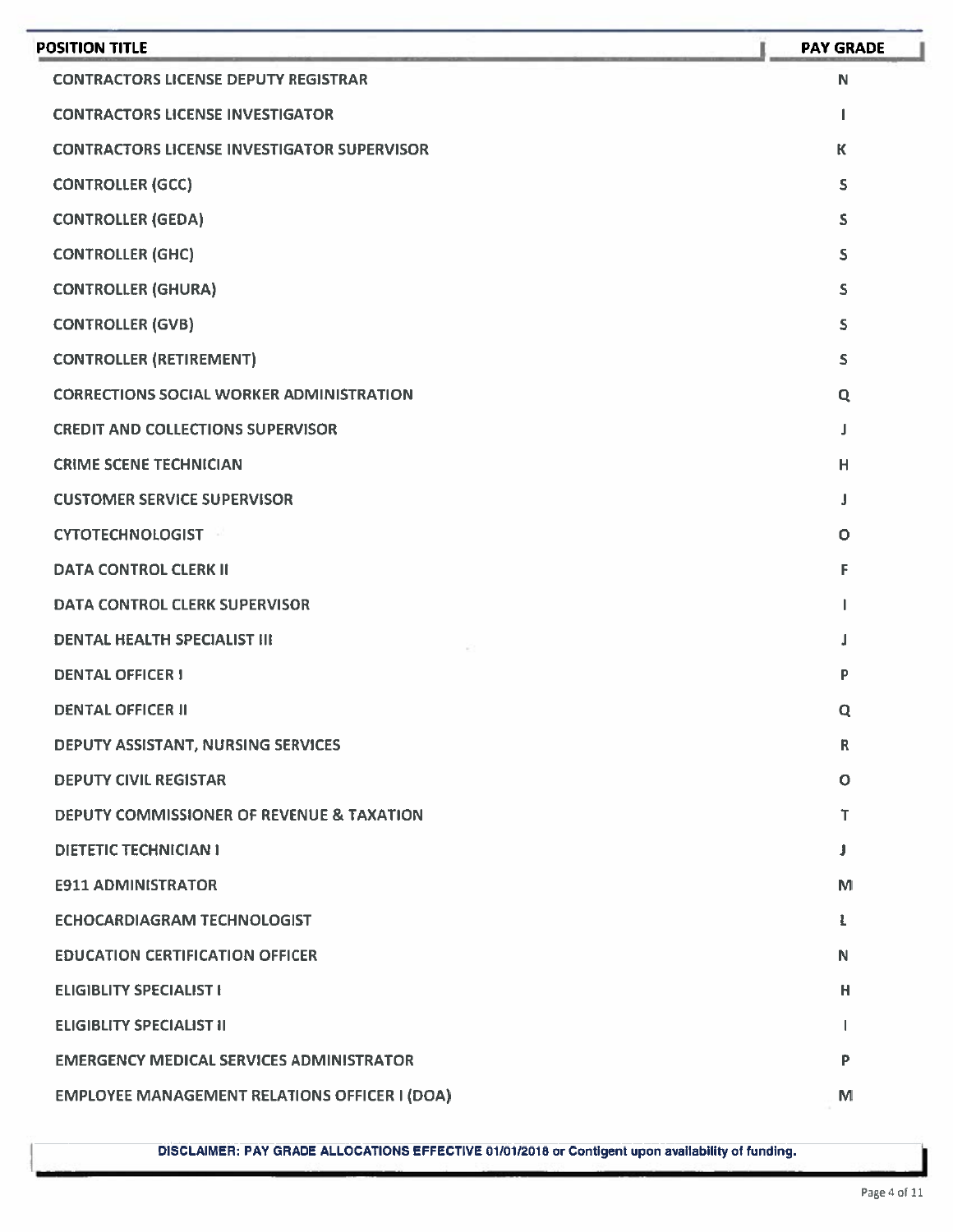| <b>EMPLOYEE MANAGEMENT RELATIONS OFFICER II (DOA)</b>    | $\circ$                 |
|----------------------------------------------------------|-------------------------|
| <b>EMPLOYMENT DEVELOPMENT WORKER I</b>                   | H                       |
| <b>EMPLOYMENT DEVELOPMENT WORKER II</b>                  | J                       |
| <b>EMPLOYMENT DEVELOPMENT WORKER III</b>                 | К                       |
| <b>EMPLOYMENT PROGRAM ADMINISTRATOR</b>                  | N                       |
| <b>ENGINEER I</b>                                        | L                       |
| <b>ENGINEER II</b>                                       | N                       |
| <b>ENGINEER III</b>                                      | $\circ$                 |
| <b>ENGINEER SUPERVISOR</b>                               | ₽                       |
| <b>ENVIRONMENTAL HEALTH SPECIALIST I</b>                 | L                       |
| <b>ENVIRONMENTAL HEALTH SPECIALIST II</b>                | M                       |
| <b>ENVIRONMENTAL HEALTH SPECIALIST III</b>               | N                       |
| <b>ENVIRONMENTAL HEALTH SPECIALIST SUPERVISOR</b>        | $\Omega$                |
| <b>ENVIRONMENTAL INSPECTOR I</b>                         | $\overline{\mathsf{H}}$ |
| <b>ENVIRONMENTAL INSPECTOR II</b>                        | 1                       |
| <b>ENVIRONMENTAL INSPECTOR SUPERVISOR</b>                | J                       |
| <b>ENVIRONMENTAL MONITORING SERVICES ADMINISTRATOR</b>   | P                       |
| <b>ENVIRONMENTAL PUBLIC HEALTH OFFICER ADMINISTRATOR</b> | $\mathsf{R}$            |
| <b>ENVIRONMENTAL PUBLIC HEALTH OFFICER 1</b>             | L                       |
| <b>EQUAL EMPLOYMENT OPPORTUNITY OFFICER</b>              | $\circ$                 |
| EQUAL EMPLOYMENT OPPORTUNITY SPECIALIST                  | Q                       |
| <b>FACILITIES AND MAINTENANCE MANAGER</b>                | P                       |
| <b>FAIR EMPLOYMENT PRACTICE OFFICER</b>                  | Q                       |
| <b>FINANCE-BUDGET OFFICER</b>                            | $\mathbf O$             |
| <b>FINGERPRINT SUPERVISOR</b>                            | M                       |
| <b>FISH AND WILDLIFE TECHNICIAN I</b>                    | H                       |
| FISH AND WILDLIFE TECHNICIAN II                          | L                       |
| <b>FOOD SERVICE ADMINISTRATOR (DOE)</b>                  | $\circ$                 |
| <b>FORESTER I</b>                                        | K.                      |
| <b>FORESTER III</b><br>$\mathbf{k}_\perp$                | N                       |

I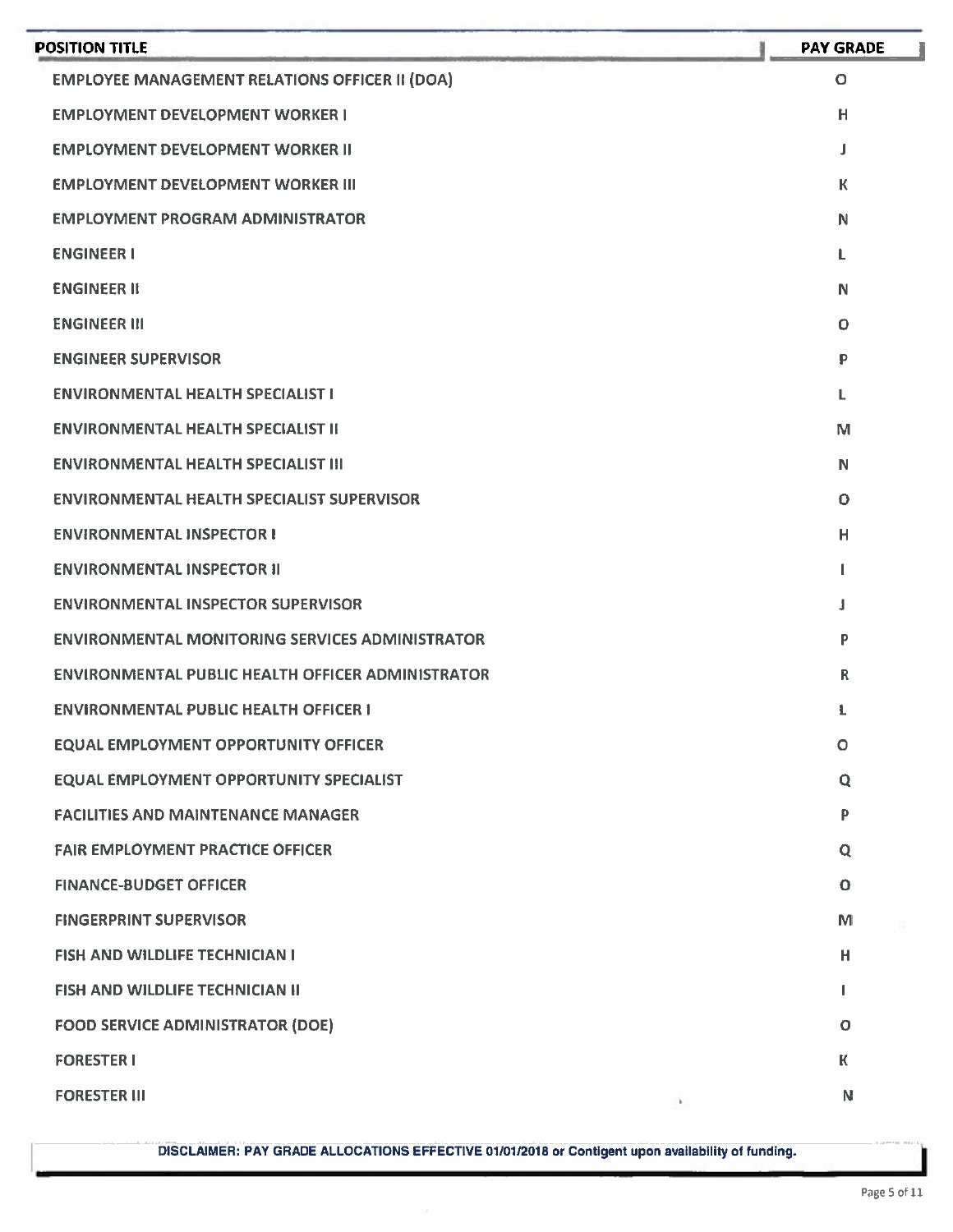| POSITION TITLE                                                 | <b>PAY GRADE</b> |
|----------------------------------------------------------------|------------------|
| <b>GEOGRAPHIC INFORMATION SYSTEM/LAND INFORMATION MANAGER</b>  | $\mathbf{P}$     |
| <b>GROUNDS MAINTENANCE SUPERVISOR</b>                          | H                |
| <b>GUAM HISTORIC PRESERVATION OFFICER</b>                      | Q                |
| <b>GUAM VETERANS CEMETERY MAINTENANCE SUPERVISOR</b>           | J                |
| <b>GUAM VETERANS CEMETERY WORKER</b>                           | G                |
| <b>HEALTH EDUCATOR III</b>                                     | L                |
| <b>HEALTH SERVICES ADMINISTRATOR</b>                           | R                |
| <b>HIGHWAY MAINTENANCE SUPERVISOR</b>                          | L.               |
| <b>HISTORIC ARCHITECT</b>                                      | N                |
| <b>HOSPITAL ENVIRONMENTAL SERVICES SUPERVISOR</b>              | Ł                |
| <b>HOSPITAL ENVIRONMENTAL SERVICES TECHNICIAN I</b>            | D                |
| <b>HOSPITAL ENVIRONMENTAL SERVICES TECHNICIAN II</b>           | Е                |
| <b>HOSPITAL FACILITIES &amp; MAINTENANCE ASSISTANT MANAGER</b> | N                |
| <b>HOSPITAL FOOD SERVICES ASSISTANT ADMINISTRATOR</b>          | P                |
| <b>HOSPITAL NURSE SUPERVISOR II</b>                            | $N-P$            |
| <b>HOSPITAL PHARMACIST</b>                                     | Q                |
| <b>HOSPITAL PHYSICAL THERAPIST II</b>                          | M                |
| <b>HOSPITAL RISK MANAGEMENT PROGRAM OFFICER</b>                | O                |
| <b>HOSPITAL UNIT SUPERVISOR</b>                                | $N-O$            |
| <b>HOUSEKEEPING SUPERVISOR</b>                                 | н                |
| <b>HUMAN SERVICES PROGRAM ADMINISTRATOR</b>                    | R                |
| <b>LABOR LAW ENFORCEMENT SUPERVISOR</b>                        | L                |
| <b>LABORATORY SERVICES ASSISTANT ADMINISTRATOR</b>             | P                |
| <b>LABORATORY SERVICES SUPERVISOR</b>                          | N                |
| <b>LABORER</b>                                                 | F                |
| <b>LABORER SUPERVISOR</b>                                      | н                |
| <b>LEGAL SECRETARY II</b>                                      | ı                |
| <b>LEGAL SECRETARY SUPERVISOR</b>                              | К                |
| <b>LIBRARY TECHNICIAN SUPERVISOR</b>                           | J                |
| <b>LICENSE OFFICER I</b>                                       | Н                |
|                                                                |                  |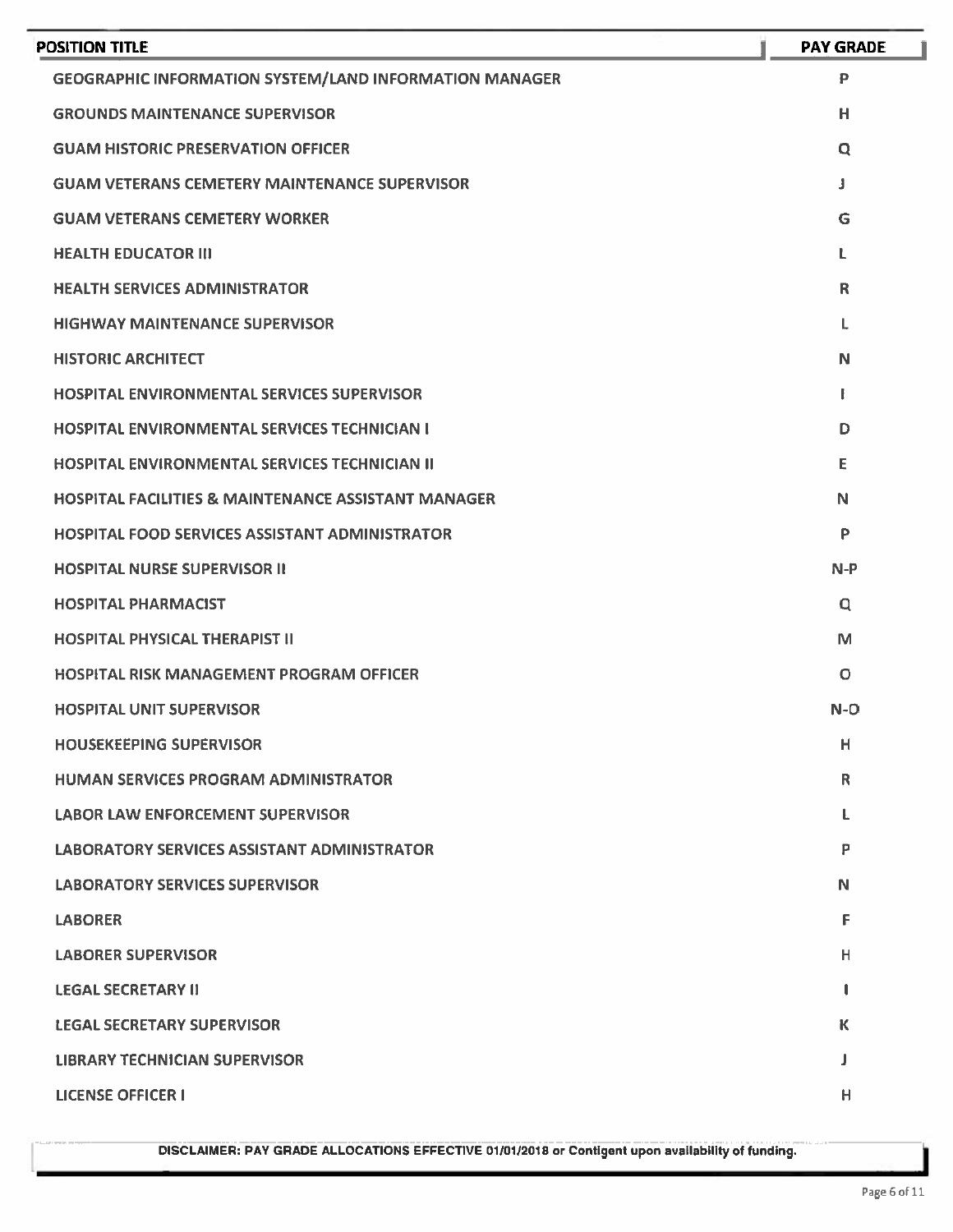| <b>POSITION TITLE</b>                                           | <b>PAY GRADE</b> |
|-----------------------------------------------------------------|------------------|
| <b>LICENSE OFFICER II</b>                                       | 1                |
| <b>LICENSE SUPERVISOR (REVENUE &amp; TAXATION)</b>              | К                |
| <b>LIFEGUARD RECRUIT</b>                                        | E                |
| <b>MAINTENANCE SUPERVISOR</b>                                   | J                |
| <b>MAINTENANCE WORKER</b>                                       | н                |
| <b>MANAGEMENT ANALAYST III</b>                                  | N                |
| <b>MANAGEMENT ANALYST I</b>                                     | К                |
| <b>MANAGEMENT ANALYST II</b>                                    | м                |
| <b>MANAGEMENT ANALYST IV</b>                                    | $\mathbf O$      |
| <b>MANAGEMENT OFFICER</b>                                       | O                |
| MEDICAL / HEALTH RECORD ADMINISTRATOR                           | N                |
| MEDICAL HEALTH RECORDS SUPERVISOR (GMHA & GBHWC)                | N                |
| <b>MEDICAL RECORDS CLERK</b>                                    | G                |
| <b>MEDICAL SOCIAL SERVICES ADMINISTRATOR</b>                    | P                |
| <b>MENTAL HEALTH &amp; SUBSTANCE ABUSE TRAINING COORDINATOR</b> | L                |
| <b>MORGUE ATTENDANT</b>                                         | н                |
| <b>MOTOR VEHICLE PROGRAMS ADMINISTRATOR</b>                     | P                |
| <b>NURSE PRACTITIONER</b>                                       | $N-P$            |
| <b>OCCUPATIONAL ANALYST</b>                                     | Ł                |
| <b>OCCUPATIONAL THERAPIST II</b>                                | M                |
| <b>OCCUPATIONAL THERAPIST SUPERVISOR</b>                        | N                |
| <b>PARKS ADMINISTRATOR</b>                                      | P                |
| <b>PATIENT SERVICE REPRESENTATIVE</b>                           | н                |
| <b>PATIENT SERVICE SUPERVISOR</b>                               | J.               |
| <b>PAYROLL CLERK II</b>                                         | н                |
| <b>PAYROLL CLERK III</b>                                        |                  |
| <b>PAYROLL SUPERVISOR</b>                                       | N                |
| <b>PAYROLL TECHNICIAN</b>                                       | К                |
| <b>PERSONNEL ASSISTANT I</b>                                    | н                |
| PERSONNEL ASSISTANT II                                          | 1                |
|                                                                 |                  |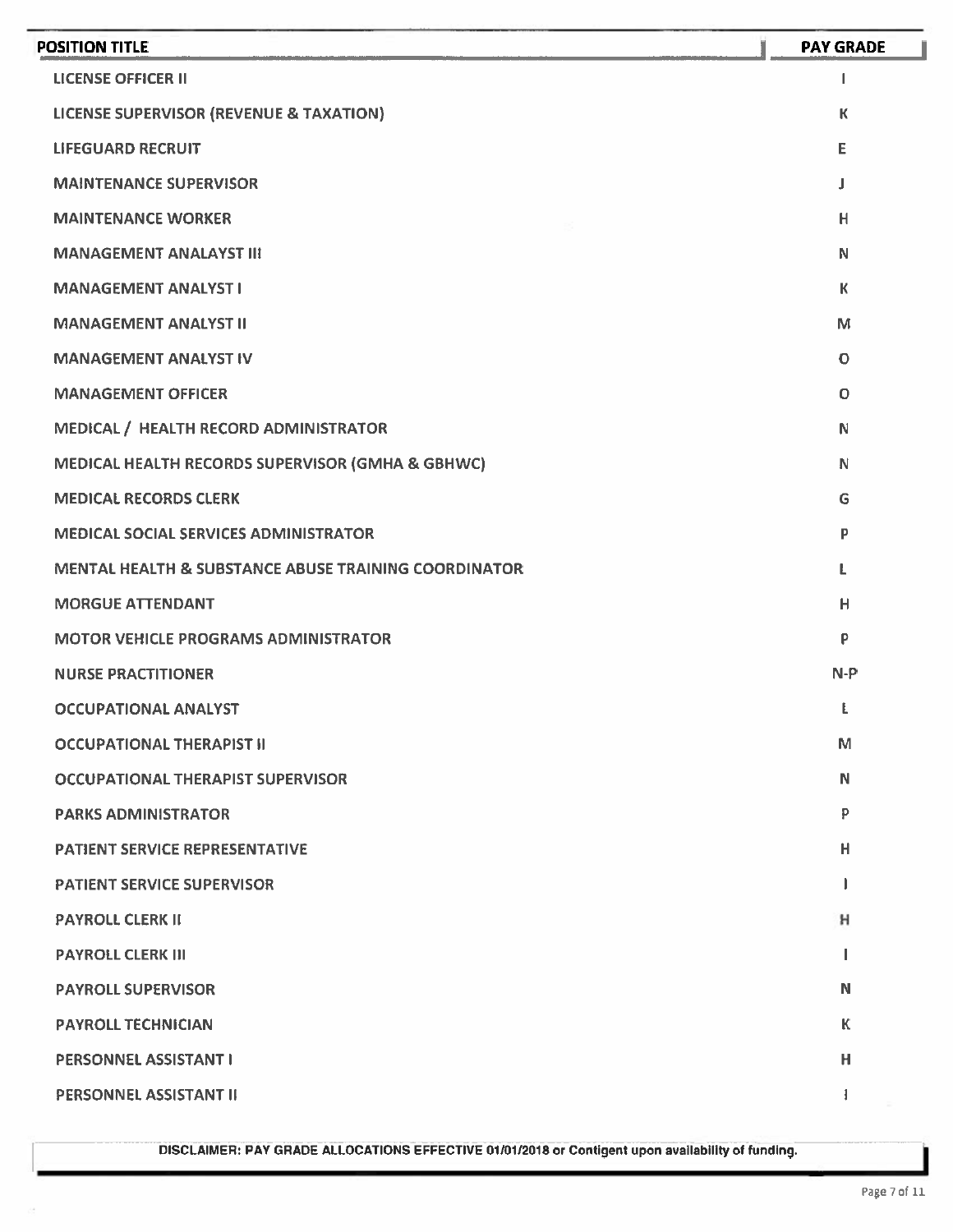| <b>POSITION TITLE</b>                                                | <b>PAY GRADE</b> |
|----------------------------------------------------------------------|------------------|
| PERSONNEL SERVICES ADMINISTRATOR (AUTONOMOUS AGENCY)                 | $\mathbf R$      |
| PERSONNEL SERVICES ADMINISTRATOR (DEPARTMENT OF ADMINISTRATION)      | т                |
| <b>PERSONNEL SPECIALIST I</b>                                        | L                |
| PERSONNEL SPECIALIST II                                              | M                |
| PERSONNEL SPECIALIST III                                             | N                |
| <b>PHARMACIST</b>                                                    | O                |
| <b>PHYSICAL THERAPIST I</b>                                          | $\mathbf{L}$     |
| PHYSICAL THERAPIST II                                                | M                |
| PHYSICAL THERAPIST SUPERVISOR                                        | N                |
| <b>PLANNER I</b>                                                     | K                |
| <b>PLANNER II</b>                                                    | M                |
| <b>PLANNER III</b>                                                   | N                |
| <b>PLANNER IV</b>                                                    | $\circ$          |
| PLINANEHAN PRUGRAMA (PROGRAM PLANNER) (CHAMORRO LANGUAGE COMMISSION) | M                |
| <b>PLUMBER I</b>                                                     | H                |
| <b>PLUMBER SUPERVISOR</b>                                            | L                |
| <b>POSTAL CLERK</b>                                                  | H                |
| <b>POSTAL CLERK SUPERVISOR</b>                                       | Ĵ                |
| PROPERTY AND SUPPLY MANAGEMENT OFFICER (DOC)                         | N                |
| <b>PSYCHIATRIC SOCIAL WORKER I</b>                                   | N                |
| <b>PSYCHIATRIC SOCIAL WORKER II</b>                                  | $\circ$          |
| PSYCHIATRIC SOCIAL WORKER SUPERVISOR                                 | P                |
| <b>PSYCHIATRIC TECHNICIAN I</b>                                      | G                |
| <b>PSYCHIATRIC TECHNICIAN II</b>                                     | H                |
| <b>PSYCHOLOGIST</b>                                                  | $\mathbf Q$      |
| <b>PUBIC WELFARE INVESTIGATOR I</b>                                  | K                |
| <b>PUBLIC HEALTH NUTRITION ADMINISTRATOR</b>                         | Q                |
| <b>QUALITY CONTROL REVIEWER I</b>                                    | J                |
| <b>QUALITY CONTROL REVIEWER II</b>                                   |                  |
| <b>REAL PROPERTY TAX ADMINISTRATOR</b>                               | P                |
|                                                                      |                  |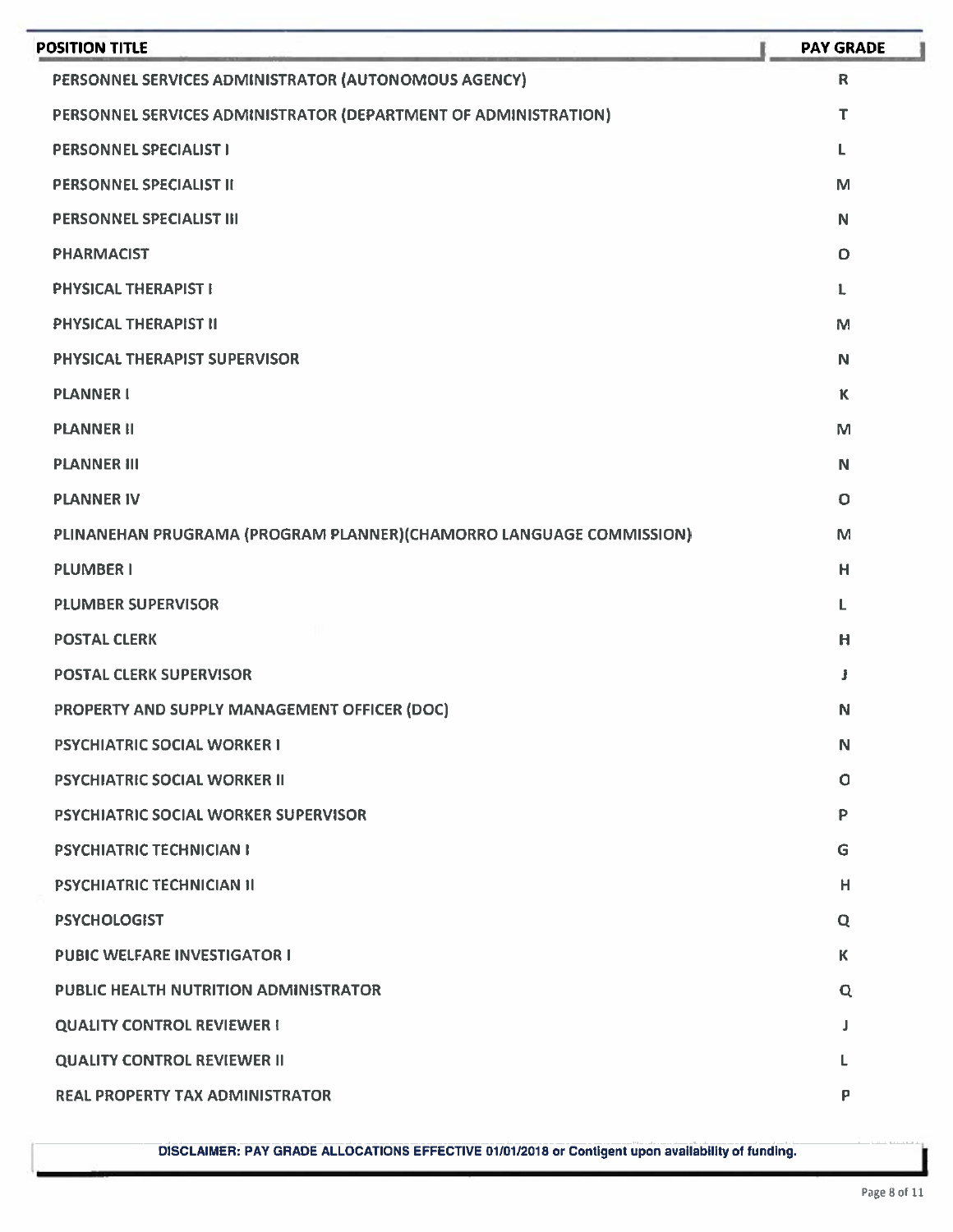| <b>POSITION TITLE</b>                                  | <b>PAY GRADE</b> |
|--------------------------------------------------------|------------------|
| <b>RECEPTIONIST (GEDA)</b>                             | F                |
| <b>RECORDS &amp; REGISTRATION SUPERVISOR (UOG/GCC)</b> | J                |
| <b>REFRIGERATION MECHANIC II</b>                       |                  |
| <b>REFRIGERATION MECHANIC LEADER</b>                   | J                |
| <b>REFRIGERATION MECHANIC SUPERVISOR</b>               | J                |
| <b>REGULATORY EXAMINER I</b>                           | K                |
| <b>REGULATORY EXAMINER II</b>                          | M                |
| <b>REGULATORY EXAMINER SUPERVISOR</b>                  | N                |
| <b>REGULATORY PROGRAMS ADMINISTRATOR</b>               | Q                |
| <b>RESEARCH &amp; APPEALS ADMINISTRATOR</b>            | P                |
| <b>RESEARCH &amp; APPEALS OFFICER</b>                  | O                |
| <b>RESEARCH AND STATISTICS ADMINISTRATOR</b>           | $\circ$          |
| RESEARCH, PLANNING & EVALUATION ADMINISTRATOR (DOE)    | O                |
| <b>RESOURCE INFORMATION AND EDUCATION OFFICER</b>      |                  |
| <b>RESPIRATORY THERAPY PROGRAM SUPERVISOR</b>          | N                |
| <b>RETIREMENT BENEFIT SPECIALIST I</b>                 | н                |
| <b>RETIREMENT BENEFIT SPECIALIST II</b>                | L                |
| <b>RETIREMENT BENEFIT SPECIALIST III</b>               |                  |
| <b>RETIREMENT BENEFITS PROGRAM ADMINISTRATOR</b>       | N                |
| <b>RIGHT OF WAY SUPERVISOR</b>                         | M                |
| <b>SAFETY ADMINISTRATOR</b>                            | N                |
| <b>SAFETY INSPECTOR I</b>                              | н                |
| <b>SAFETY INSPECTOR II</b>                             |                  |
| <b>SAFETY INSPECTOR III</b>                            | J                |
| <b>SAFETY INSPEPCTOR SUPERVISOR</b>                    | K                |
| <b>SCHOOL BUS DRIVER SUPERVISOR</b>                    | J                |
| <b>SCHOOL BUS OPERATIONS SUPERINTENDENT</b>            | Р                |
| <b>SENIOR CITIZENS ADMINISTRATOR</b>                   | S                |
| SENIOR CITIZENS ASSISTANT ADMINISTRATOR                | R                |
| <b>SOCIAL SERVICE SUPERVISOR I</b>                     | $\circ$          |
|                                                        |                  |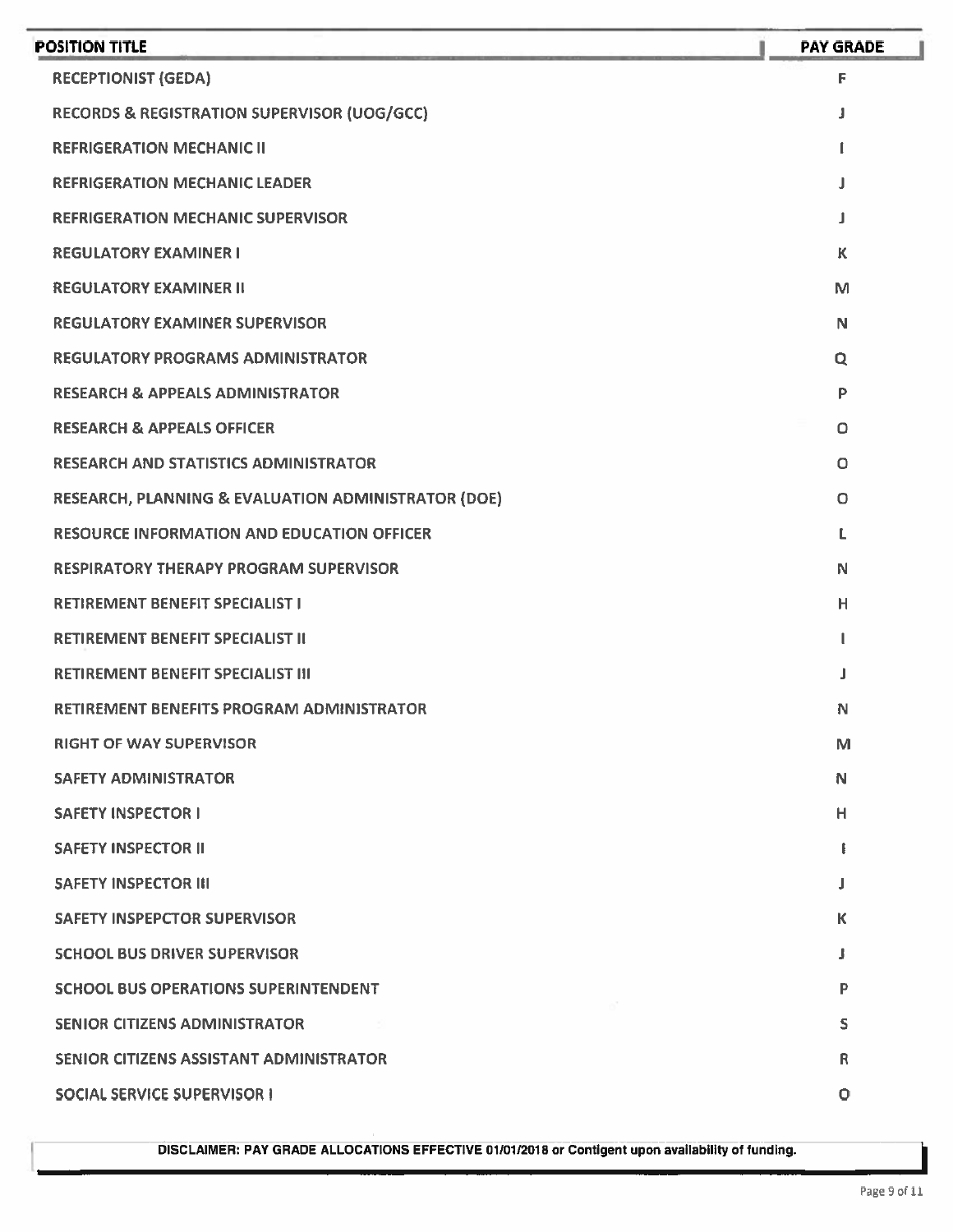| <b>POSITION TITLE</b>                               | <b>PAY GRADE</b> |
|-----------------------------------------------------|------------------|
| <b>SOCIAL SERVICE SUPERVISOR II</b>                 | P                |
| SPECIAL ASSISTANT TO THE EXECUTIVE DIRECTOR         | $\circ$          |
| <b>STAGE/MAINTENANCE TECHNICIAN</b>                 | н                |
| <b>STUDIO SUPERVISOR</b>                            | J                |
| <b>SUBSTANCE ABUSE PROGRAM SUPERVISOR</b>           | $\circ$          |
| SUPERVISOR, HOSPITAL MEDICAL TRANSCRIPTIONIST       |                  |
| <b>SUPPLY SUPERVISOR</b>                            |                  |
| <b>SURPLUS PROPERTY DISTRIBUTION SUPERVISOR</b>     |                  |
| <b>SURPLUS PROPERTY MANAGEMENT ADMINISTRATOR</b>    | M                |
| <b>SURVEYOR (REGISTERED)</b>                        | Ο                |
| <b>SURVEYOR SUPERVISOR</b>                          | P                |
| <b>TAX EXAMINATION SUPERVISOR</b>                   | O                |
| <b>TAXPAYER SERVICES ADMINISTRATOR</b>              | P                |
| <b>TELEPHONE OPERATOR SUPERVISOR</b>                | н                |
| <b>TELEVISION OPERATIONS MANAGER</b>                | N                |
| <b>TERRITORIAL REGISTRAR</b>                        | K.               |
| <b>TRADES HELPER</b>                                | D                |
| <b>TRANSPORTATION MAINTENANCE SUPERINTENDENT</b>    | $\circ$          |
| <b>TRANSPORTATION SUPERVISOR</b>                    | М                |
| <b>TREASURER OF GUAM</b>                            | $\mathsf R$      |
| <b>TREASURY CASHIER</b>                             | G                |
| <b>TREASURY CASHIER SUPERVISOR</b>                  |                  |
| UNIVERSITY BUDGET SUPERVISOR                        | O                |
| <b>VEHICLE REGISTRATION OFFICER I</b>               | н                |
| <b>VEHICLE REGISTRATION OFFICER II</b>              | ı                |
| <b>VEHICLE REGISTRATION OFFICER III</b>             | J                |
| <b>VOCATIONAL REHABILATION AIDE</b>                 | н                |
| <b>VOCATIONAL REHABILITATION COUNSELOR III</b>      | N                |
| <b>WEIGHTS &amp; MEASURES INSPECTION SUPERVISOR</b> | ι                |
| <b>WELDER II</b>                                    |                  |
|                                                     |                  |